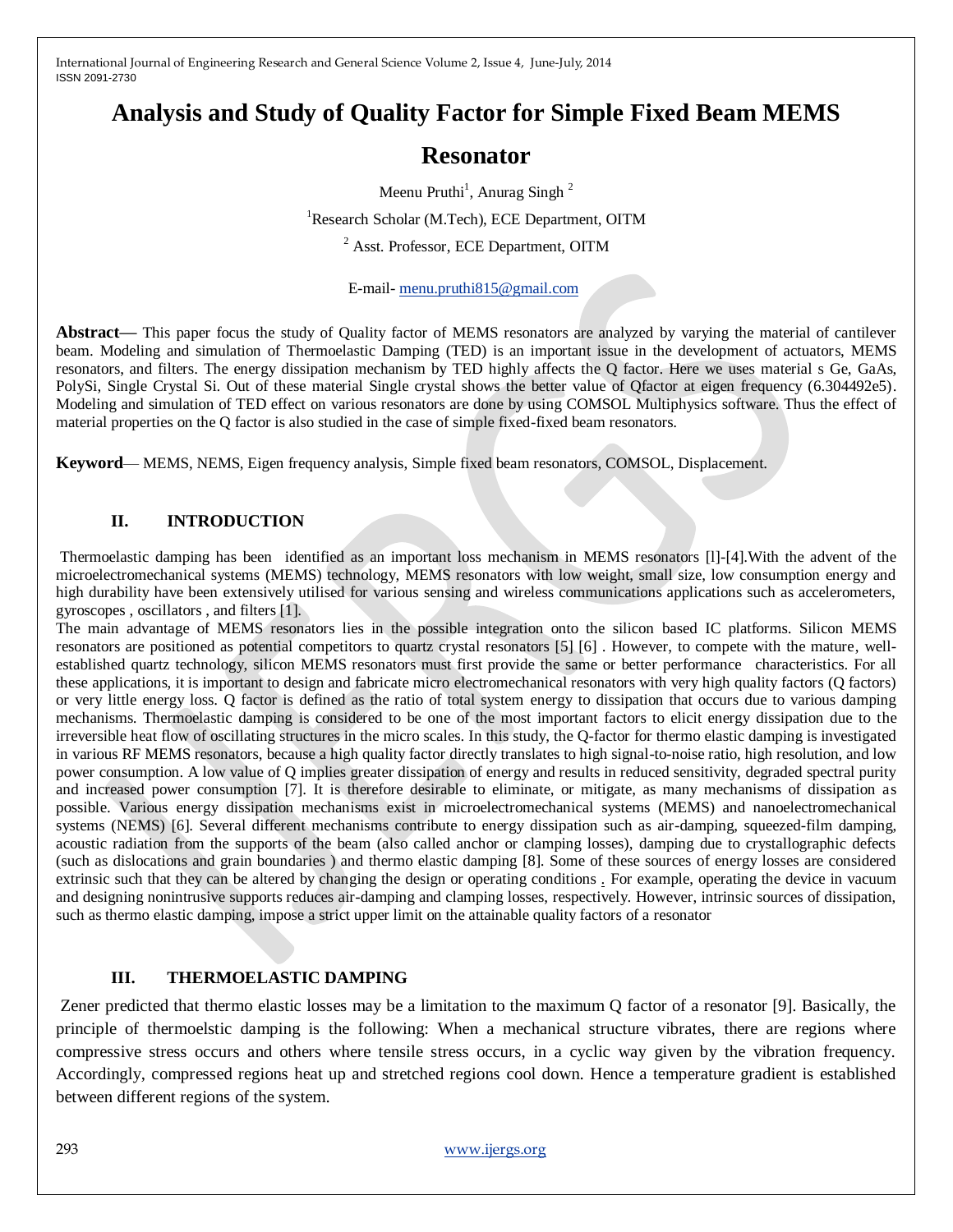However, to set the mechanical system in vibration, energy must be provided, leading to a non-equilibrium state having an excess of energy. Disregarding thermo elastic damping, the vibration could persist indefinitely in an elastic body that is perfectly isolated from its environment. However, local temperature gradients lead to irreversible flow of heat, which is a dissipation mechanism that attenuates the vibration until complete rest is achieved. Heat flow through a thermal resistance will result in power dissipation, which is a Q limiting energy loss mechanism. This loss is the most prominent when the period of the resonator is of the same order as the thermal time constant across the beam. From a thermodynamic standpoint TED can be viewed as the initial flexing of the beam which causes the temperature profile of the beam to become more ordered. If the beam re-establishes equilibrium this order is lost, resulting in an irrecoverable increase in entropy, which is an energy loss[10]

# **IV. SIMPLE FIXED-FIXED TYPE BEAM RESONATORS**

The resonator is a beam of silicon with length 400 μm, height 12 μm, and width 20 μm as shown in Fig.1. The beam is fixed at both ends, and it vibrates in a flexural mode in the *z* direction (that is, along the smallest dimension). The model assumes that the vibration takes place in vacuum. Thus there is no transfer of heat from the free boundaries. The model also assumes that he contact boundaries are thermally insulated [8].



Figure 1: Geometry of a simple fixed-fixed type beam resonator.

A high Q value is a key factor of a MEMS resonator. It it essential that the resonator vibrates consistently at the desired frequency and that it requires as little energy as possible to maintain its vibration. These features can be characterized by the resonator's Q value, which is a measure of the sharpness of its spectrum's peak. There are several ways to define the Q value, for example:

$$
Q = \frac{2\pi W_0}{\Delta W} = \frac{\omega_0}{2\delta} = \frac{\omega_0}{\Delta \omega}
$$

where  $W_0$  is the total stored vibrational energy,  $\Delta W$  is the energy lost per cycle,  $\omega_0$  is the natural angular frequency,  $\delta$  is the damping factor (vibration decays exponentially with δ*t*), and Δω is the half power width of the spectrum.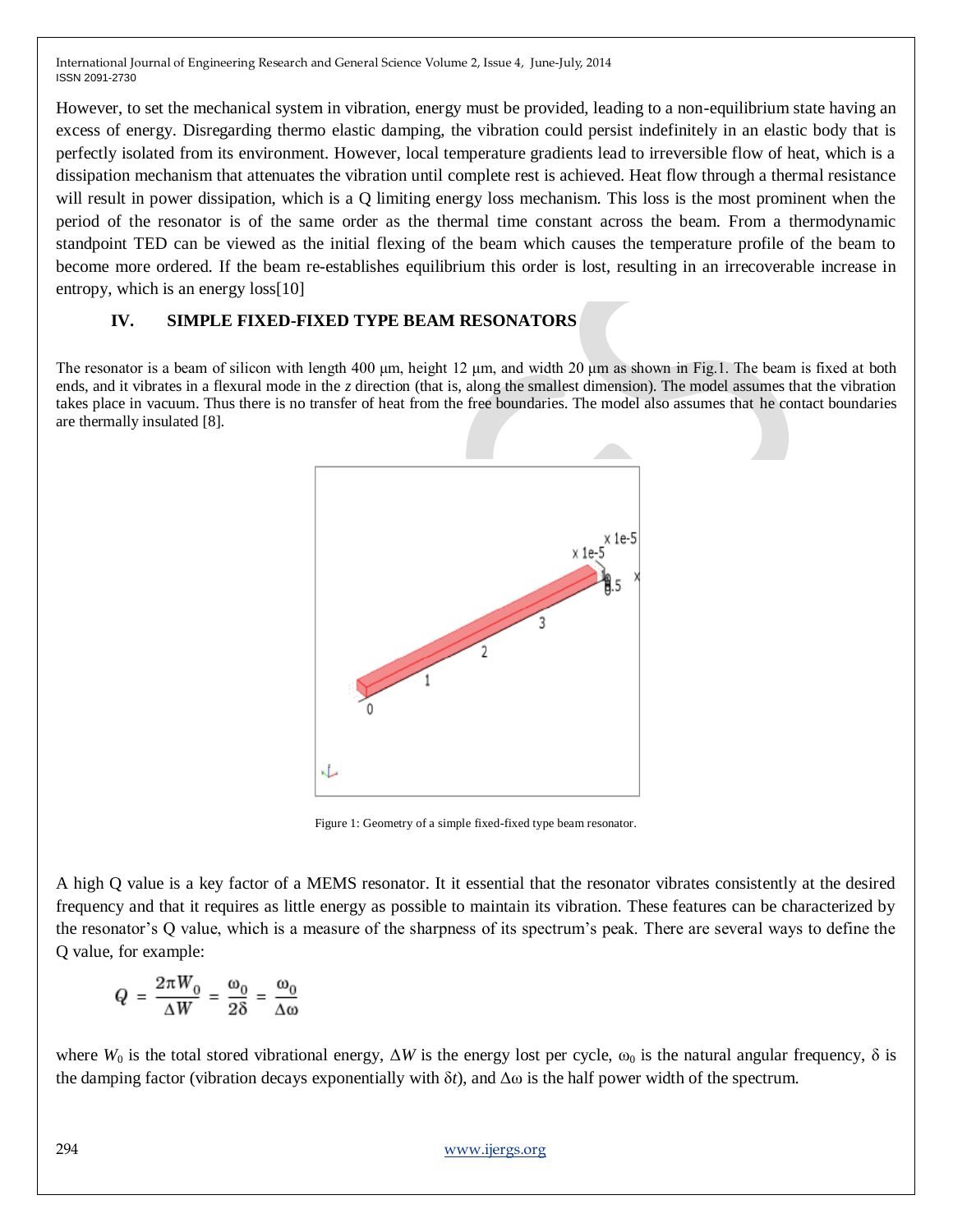In order to improve the resonator, the designer needs to consider all aspect that produce damping and noise to the system. For example, resonators are usually run in vacuum to minimize effects of air and squeeze-film damping.

For simple structures, researchers have developed analytical expressions to estimate thermoelastic damping. According to Zener [11] and [12], you can calculate the Q value for a resonator with a single thermal mode by:

$$
\frac{1}{Q} = \left(\frac{E\alpha^2 T_0}{\rho C_p}\right) \left(\frac{\omega \tau}{1 + (\omega \tau)^2}\right)
$$

where *E* is the Young's modulus,  $\alpha$  is the thermal expansion coefficient,  $T_0$  is the resonator temperature at rest,  $\rho$  is the density,  $C_p$  is the heat capacity of the material,  $\omega$  is the vibration angular frequency, and  $\tau$  is the thermal relaxation time of the system. Thus it is easy to see that in order to have good Q value, the system needs to be designed so that  $\omega$  is as far from  $1/\tau$  as possible.

The natural frequency of a beam clamped at both ends can be calculated as [1]

$$
\omega_0 = a_0^2 \frac{h}{L^2} \sqrt{\frac{E}{12\rho}}
$$

where *a*<sup>0</sup> equals 4.730; *h* and *L* are the thickness and length of the beam, respectively; and *E* and ρ are material parameters as above.

The thermal relaxation time of the beam is given by

$$
\tau = \frac{\rho C_p h^2}{\pi^2 \kappa}
$$

where  $\kappa$  is the thermal conductivity and other parameters are as above.

To gain information about the quality of the resonator, it is of interest to know its natural frequency and Q value. To do this, run an eigenfrequency analysis to find the eigenvalues for this system. For a system with damping, the eigenvalue  $\lambda$ contains information about the natural frequency and Q value [6]. Fig.2 shows the variation of TED factor with eigen frequency. From the analysis it is clear that at some particular frequency internal friction (TED factor) is maximum and this corresponds to the maximum dissipation of the resonator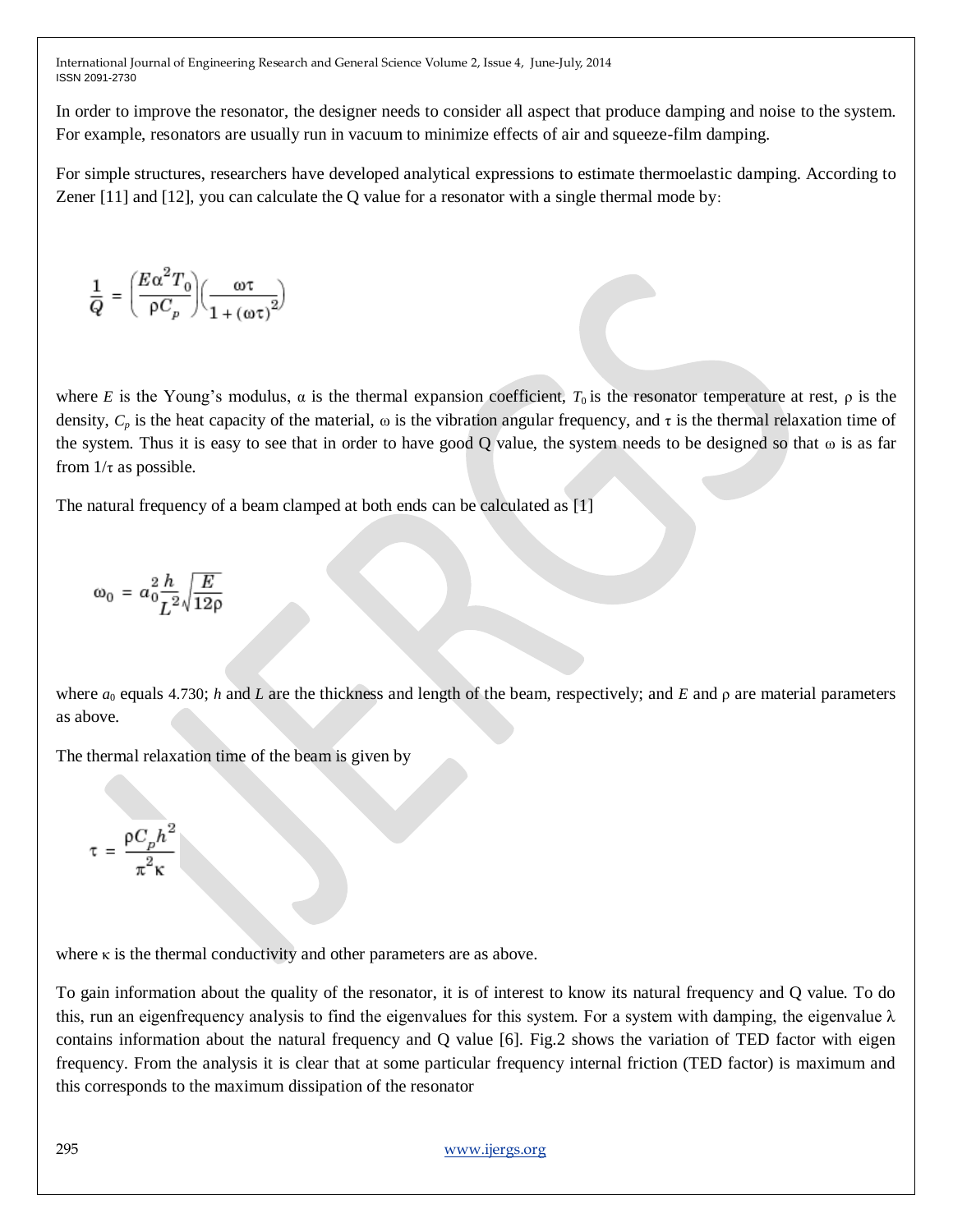

Figure. 2: TED Factor versus Eigen Frequency of a Simple fixed-fixed beam resonator.

Q factor of a simple fixed-fixed type resonator is highly material dependent. It depends on the parameters such as Young's Modulus ( E), Thermal expansion Coefficient (α), Density of the material (ρ) and Poisson's ratio (υ). The variation of Q factor with thermoelastic damping (TED) is summarized in Table I.

| <b>Properties</b>       | Ge           | GaAs         | <b>PolySi</b> | <b>Single</b><br><b>Crystal</b><br>Si |
|-------------------------|--------------|--------------|---------------|---------------------------------------|
| E                       | $1.03E + 11$ | $8.59E + 10$ | $1.60E + 11$  | $1.57E + 02$                          |
| $\overline{\mathbf{V}}$ | 0.26         | 0.31         | 0.22          | 0.3                                   |
| $\alpha$                | 5.90E-06     | 5.70E-06     | 2.60E-06      | $2.60E-06$                            |
| ρ                       | 5323         | 5316         | $2.32E + 03$  | 2330                                  |
| Eigen Freq              | $3.32E + 03$ | $8.45E + 05$ | $6.39E + 05$  | $6.30E + 05$                          |
| <b>QwithTED</b>         | $9.25E + 05$ | 4116.153     | $1.01E + 04$  | 10169.89                              |

Table I: shows the variation of Q factor (with TED effect) with materials.

It is seen that compared to Ge, GaAs, PolySi, Single Crystal Si provides better Q value and less thermoelastic damping. The performance of Single Crystal Si based resonator in terms of Q factor with TED show better result than others.

## **V. SIMULATION RESULTS**

There are various material which shows the variation in eigenfrequency by varying temperature so the quality of the material must be need to analysed for proper designing of MEMS resonator. Thus the following simulation is done as below given:-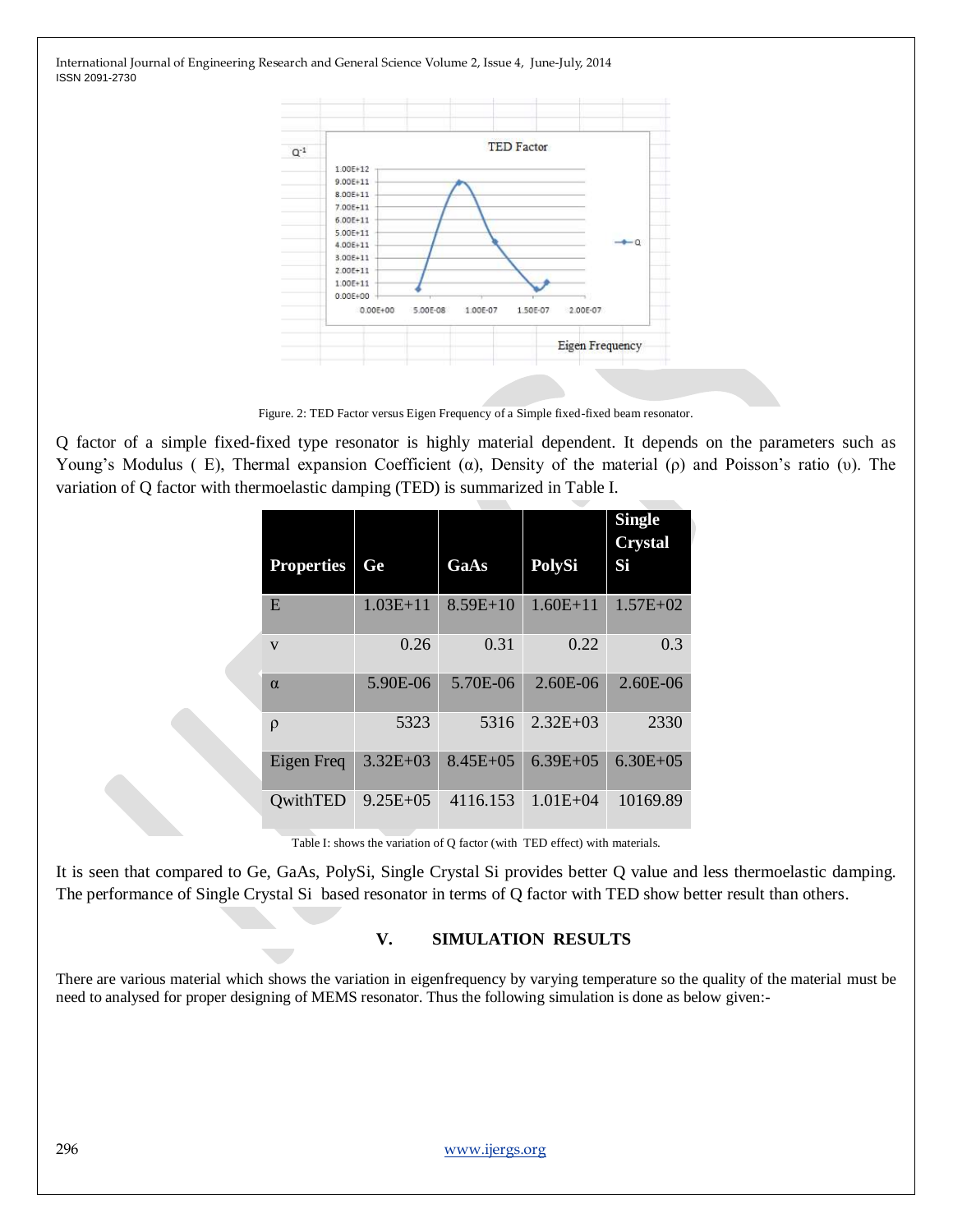

Figure 3: First eigenmode and temperature distribution of Ge material.

This figure 3 shows variation in temperature of Ge according to the eigenfrequency analyzed Quality factor 9.245036e5 by using TED



Figure 4: First eigenmode and temperature distribution of the GaAs material.

This figure 4 shows variation in temperature of GaAs according to the eigenfrequency analyzed Quality factor 4116.152562 by using TED.